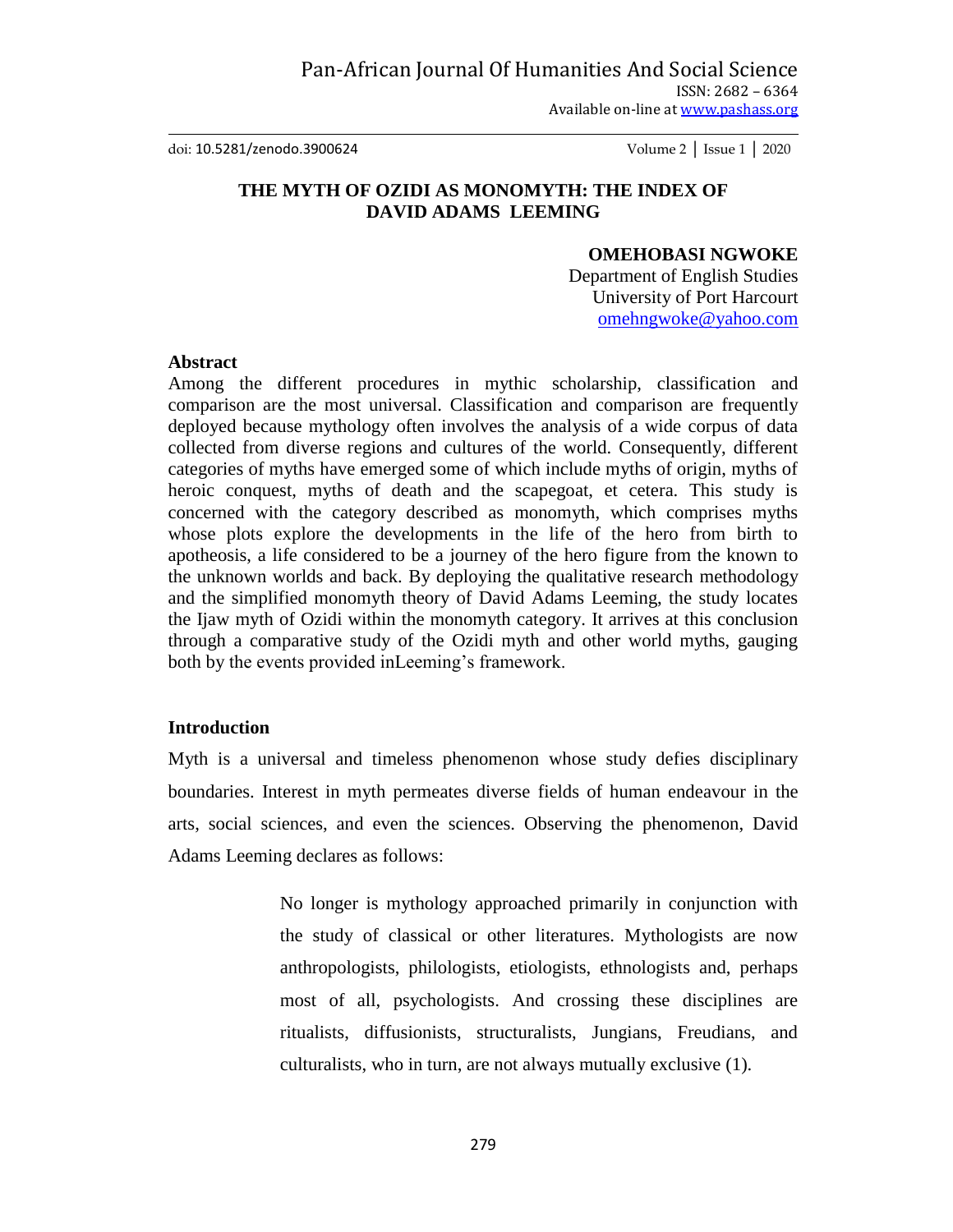Despite these disciplinary differences of mythologists and the diversity of theories, there exist some common grounds in their procedures towards the study of myths. Consciously or unconsciously, every known theory or mythologist often engages in the classification or comparison (or both)of myths. These procedures are, thus, inevitable since the investigated data often comprises myths collected from distinct and diverse cultures and regions across the world.

The diffusionists and formalists who belong to the taxonomist school are, for instance, concerned with the principles of classification of myths. The diffusionist theory revolves around the pivot of cultural similarity resulting from the transmission of ideas through contact. Thus, this cultural affinity of the world, which is its major tenet, is further explained by the diffusion of cultures, including myths from, certain 'mythogenetic' zones (Leeming 2). Similarly, the formalist theory (with its prominent exponents as Vladimir Propp, EleazarMeletinsky, and Alan Dundes), is concerned with the relationship existing between the component parts of tales and myths. "Function" to formalists, refers to how component parts of myths match and contribute to the overall meaning of the whole.

Some renowned individual mythologists who have employed the classificatory and comparative methods in their studies of myths include such pioneers as E. B. Tylor (*Primitive Culture*), and Sir James Frazer (*The Golden Bough*). Others are Carl Gustav Jung (*The Archetype and the Collective Unconscious*), Norman Friedman ("Imagery"), Stith Thomson ("Myth and Folktales"), Joseph Campbell (*The Hero with a Thousand Faces*), and more recently, Phil Cousineau (*The Hero's Journey*), and David Adams Leeming (*Mythology: The Voyage of the Hero*), to mention just a few. Tylor and Frazer observe that the comparison of myths from diverse cultures across the globe reveals certain laws of human existence.

Similarly, Jung suggests that myths from different regions of the world represent, at a deeper level, the unconscious reserves and expressions of the dreams of mankind generally; and that these myths exhibit similar universal materials which he describes as archetypes. Such recurring motifs and images like the mother, the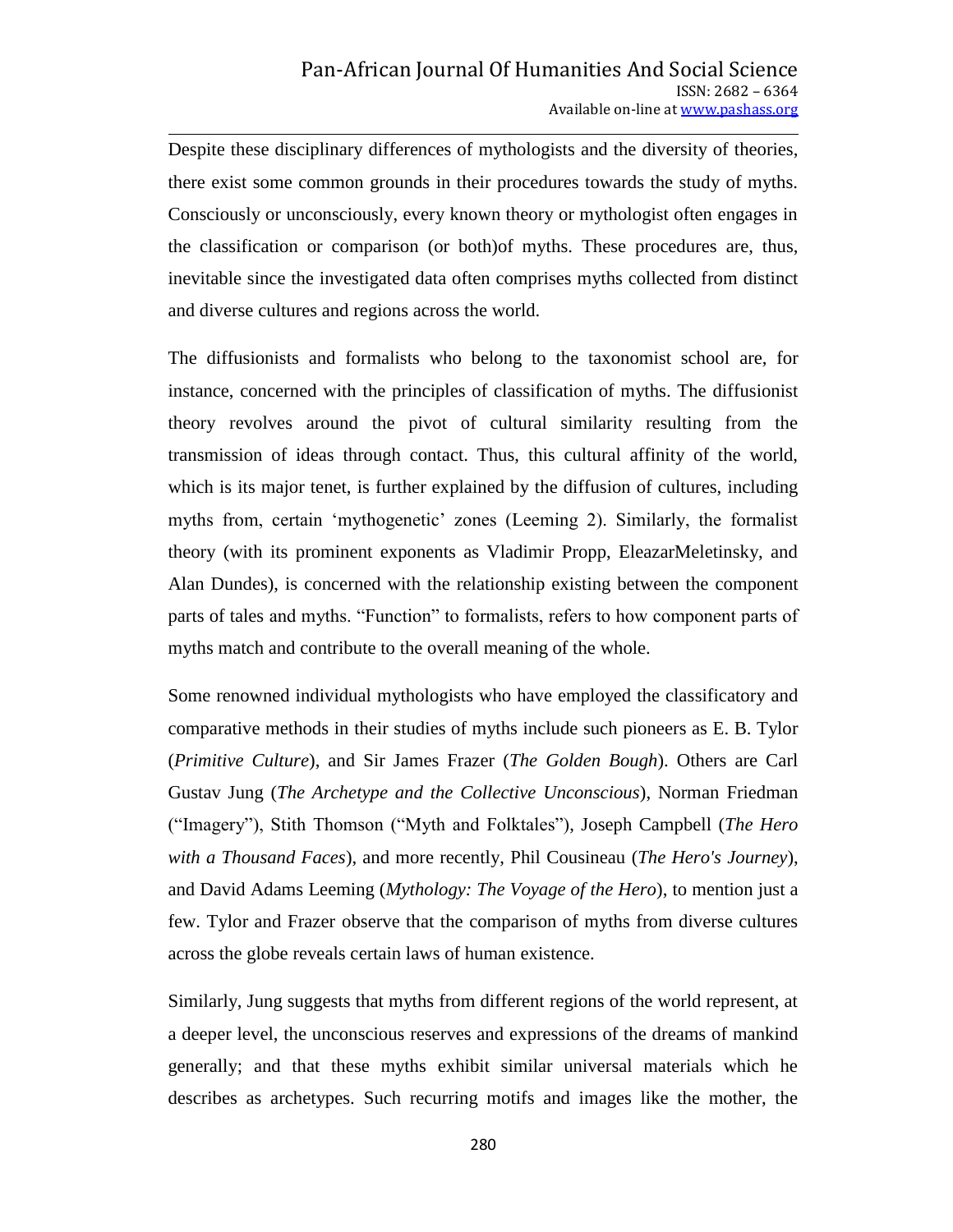trickster, and the flood are instances of Jung's archetypes which he believes are part and parcel of the universal vestiges of the human psyche and which man releases unconsciously in myths. Since Jung's theory of the archetype, mythic criticism has been narrowed to mean archetypal criticism. Stith Thomson isolates the motif common to all the versions of a tale as well as the variants in order to establish a prototype and sub-type and by so-doing, enable one to arrive at a possible life history of the tales being analyzed.

Now, the idea of the monomyth is also a universal phenomenon derived from the comparative method. The word originates from James Joyce in the novel *Finnegans Wake*, but its popularization as a concept in mythology is credited to Joseph Campbell who used it in *The Hero with a Thousand Faces* to designate the basic pattern in the plot of most myths around the world – a pattern which depicts the mythic plot as a journey of the hero. The hero, according to Campbell, is "the man or woman who has been able to battle past his personal and local historical limitations to the generally valid, normally human forms" (19-20). He further observes that in a monomyth plot, "A hero ventures forth from the world of common day into a region of supernatural wonder: fabulous forces are there encountered and a decisive victory is won: the hero comes back from this mysterious adventure with the power to bestow boons on his fellow man" (qtd. in *Wikipedia* 1). The different incidents in the development of the plot thus represent the different stages in the hero's life's journey, which is comparable to our own life's journey from birth to death.

Consequently, Campbell identifies about seventeen stages in this journey of the hero including: Call to Adventure, Refusal of the Call, Supernatural Aid, The Crossing of the First Threshold, Belly of the Whale, The Road of Trial, The Meeting with the Goddess, Woman as Temptress, Atonement with the Father, Apotheosis, The Ultimate Boon, Refusal of the Return, The Magic Flight, Rescue from Without, The Crossing of the Return Threshold, Master of Two Worlds, and Freedom to live.These 17 stages could be divided into three sections,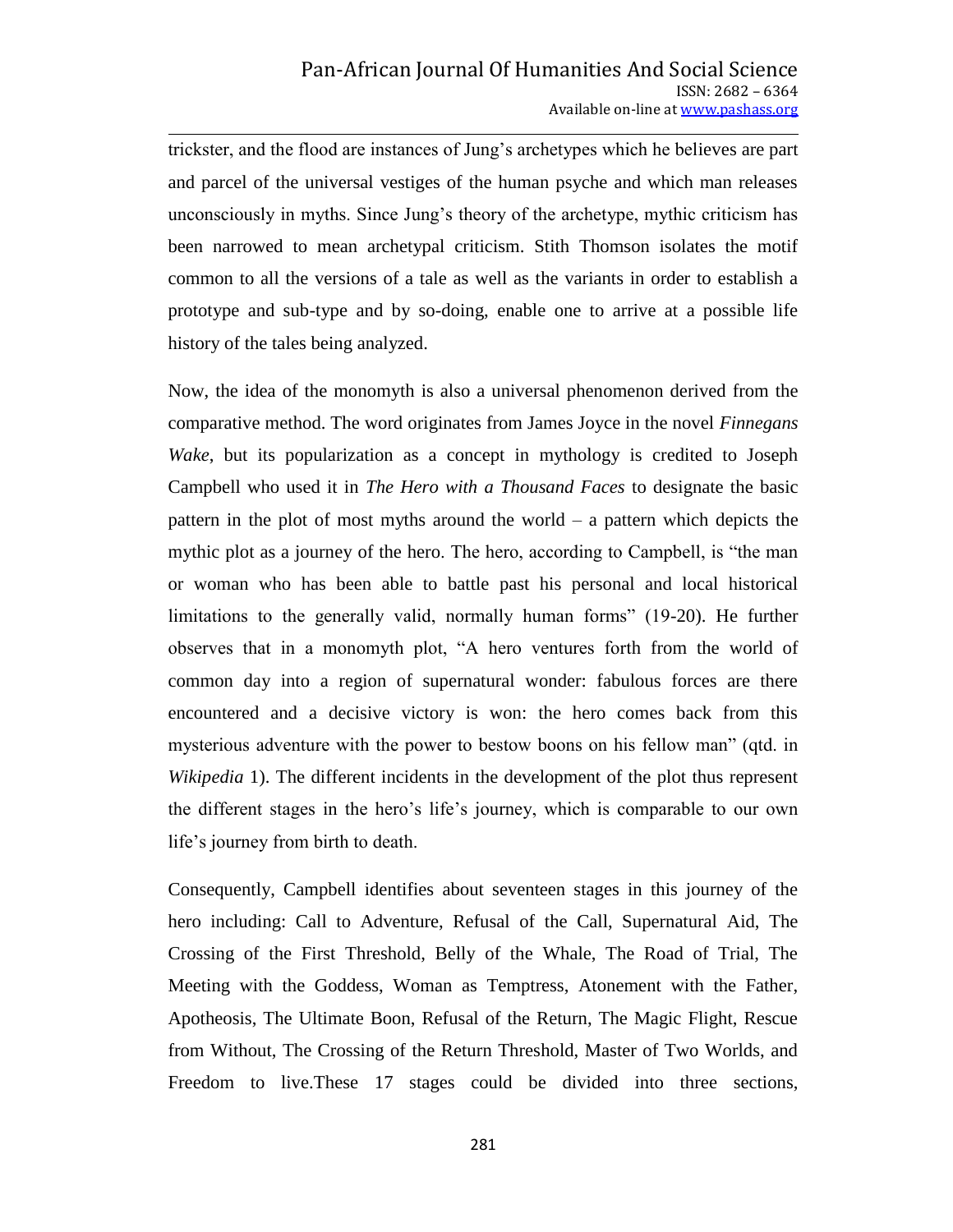namely,*Departure* (sometimes called *Separation*), *Initiation*, and *Return*. Thus, organized, ‗Departure' deals with the hero's adventure before the quest proper; 'Initiation' with the hero's many adventures along the way; and 'Return' with the hero's arriving home with knowledge and powers acquired on the journey. The stories of most mythic figures like Osiris, Prometheus, Moses, and Buddha follow this structure closely. Yet, it must be noted that very few myths contain all seventeen stages/events. While some myths include many of the stages, some others contain only a few; just as some myths may focus on only one of the stages, and yet others may deal with the stages in a somewhat different order.

Cousineau and Leeming are among the "descendants" of Campbell. However, they have in their individual works, tried to expand, restructure, re-order or simplify Campbell's events of the monomyth. For example, Cousineau has restructured the incidents and reduced them to eight steps including: The Call to Adventure, The Road of Trials, The Vision Quest, The Meeting with the Goddess, The Boon, The Magic Flight, The Return Threshold, and The Master of Two Worlds. Similarly, Leeming has devised eight events in his simplification of Campbell's original. The events include: Miraculous Conception, Birth and Hiding of the Child; Childhood, Initiation, and Divine Signs; Preparation, Meditation, and Withdrawal; Trial and Quest; Death and the Scapegoat; The descent to the Underworld; Resurrection and Rebirth; Ascension, Apotheosis, and Atonement. Leeming submits that in this journey towards self-actualization, the hero has to pass through some or all (and even more) of these stages (events). And I will add that even though these events are considered stages in the development of the hero's adventure, each or some of them could as well constitute a whole myth. Hence, there are myths of Trial and Quest, of Death and Scapegoat, of descent to the Underworld, Resurrection and Rebirth, and of Ascension, Apotheosis, and Atonement.

Unarguably, some studies may have been carried out on the famous Ijaw myth, but none of such studies has attempted either classifying it into a known type, or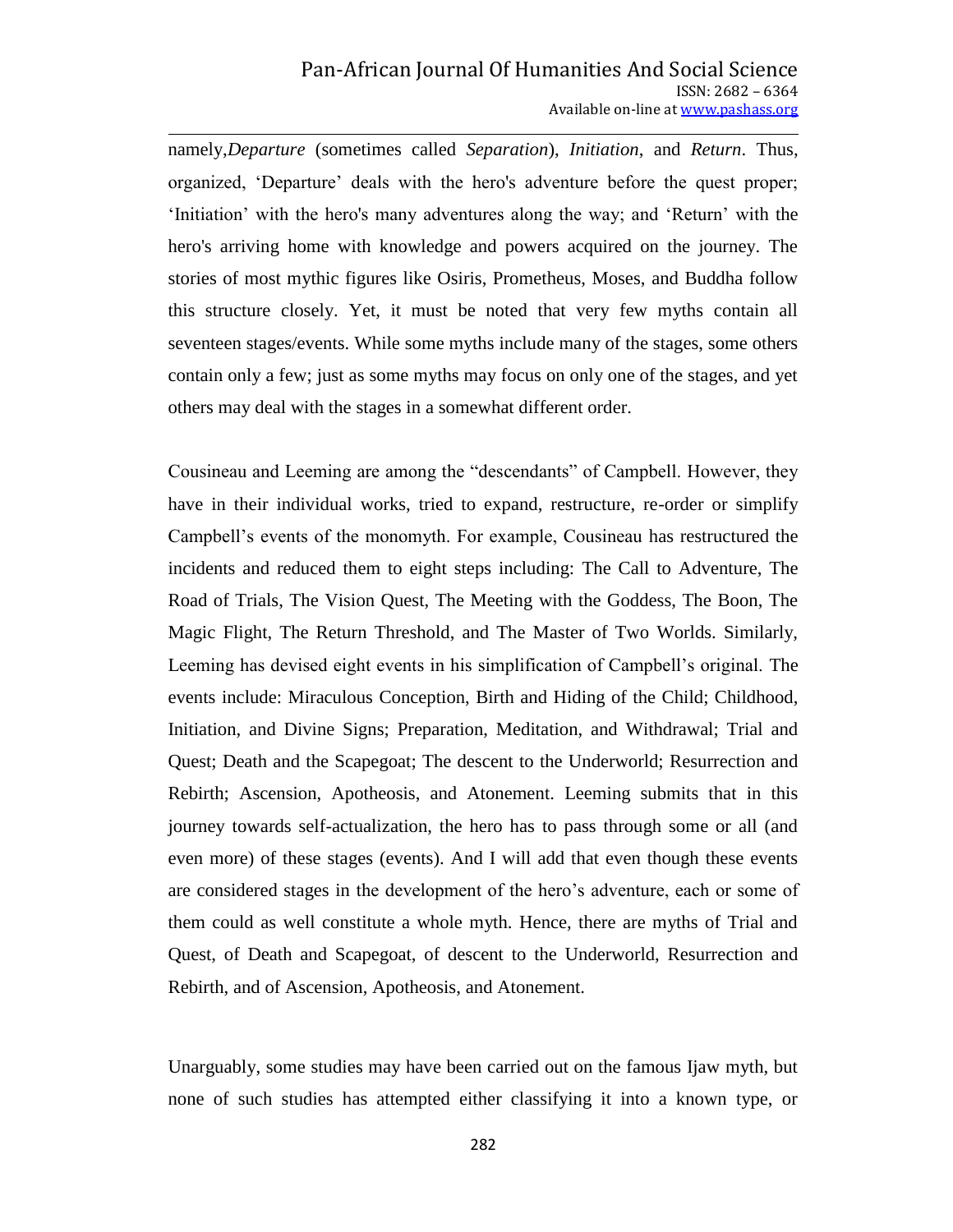comparing its events with those of other famous myths from across the globe as this study seeks to do. Some of the existing studies involving the myth of Ozidi are literary analyses, which examine it side by side the *Ozidi* play often to daemonstrate how much J. P. Clark-Bekederemo borrows from the myth in writing the play, and how much the play helps to preserve the same Ijaw culture which the myth represents, and to project Clark-Bekederemo's creative ingenuity and tragic vision. In this category are Isidore Okpewho (*Myth in Africa*), ImeIkhideh ("*Ozidi*: The Film, the Saga and the Play."), OluObafemi ("Folklore and Tragic Vision in Clark-Bakederemo's *Ozidi* and *TheOzidi Saga*"), and OmehNgwoke ("Mythology and African Drama..."). A non literary study of the myth known to me is that by J. B.Egberike, which simply re-examines Clark-Bekederemo'sIzon-English translation of the saga.

In establishing the monomyth status of our subject, the essay adopts Leeming's model. The aim is to daemonstrate that even though the Campbell framework may be the prototype pattern of the monomyth plot, Leeming's simplified version provides a perfect framework for the study of the myth of Ozidi. It will be shown that none of the numerous examples cited by Leeming in his book – except perhaps the story of Jesus - adheres more closely to the eight "supreme mythic events in the life of the hero"  $(6-7)$  than the myth of Ozidi. The myth of Ozidi becomes a clear instance of the myths which necessitated the said restructuring, re-ordering and simplification of the Campbell model. Thus, in addition to contributing to the classification of the Ozidi myth into the monomyth type, this study also helps to further expose the myth as part of the world myth.

#### **Some Background Information on the Myth of** *Ozidi*

Some background information on the myth of Ozidi is necessary at this point if the following analysis is to be fully understood. Sometimes described as a saga, an epic, or legend, the myth of Ozidi is an Ijaw tale which community of origin is a small western Ijaw town named Orua. Egberike, an Ijaw man, provides detailed information on the myth's origin and practice: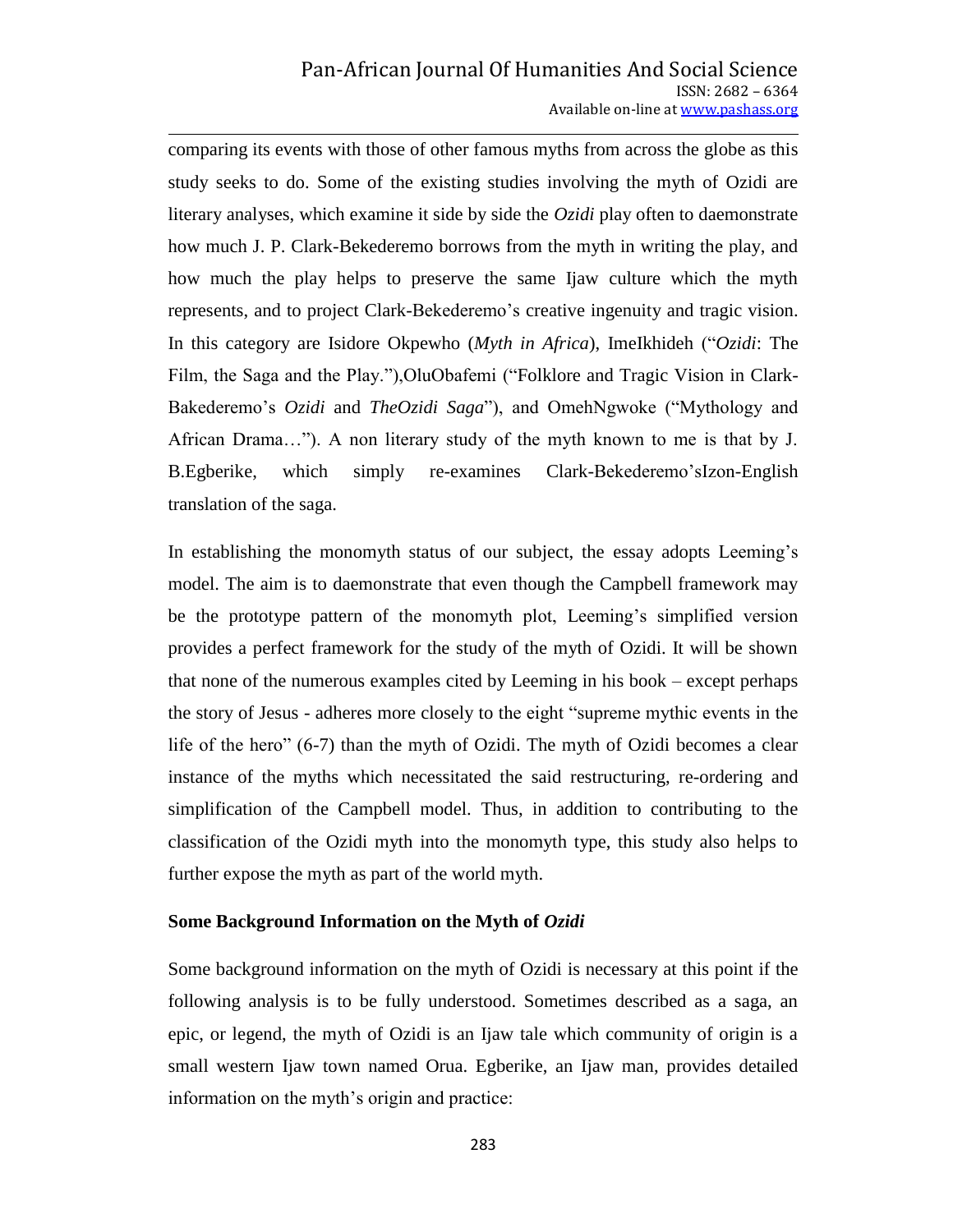According to oral tradition, the Ozidi myth originated from the equally legendary town of Orua, situated on the lower reaches of the River Niger. Orua is in Tarakiri clan, and it is the seat of Tarakiriye, one of the most powerful gods of the clan. Tarakiriye is revered for its prompt and austere action once invoked. Devotees of the god from all over Western Ijaw go to Orua annually to worship and sacrifice at its celebrated shrine for power, wealth and procreation. Its high priest is accorded the same reverence as is given to the god. His pronouncements are regarded as being divinely inspired and therefore prophetic.

Tradition has it that the Ozidi story was initially communicated to the high priest of the god by Tarakiriye in a dream. Subsequently, narrators of the story, who in most cases are also the devotees of the god, are believed to be possessed by the deity prior to, or at, the moment of telling the story. (7-8)

The myth of Ozidi is an Ijaw tale told and acted in seven nights to dance, music, mime, and ritual (Clark-Bekederemo, "Preface" ix). The myth is one of the most revered cultural heritages of the Ijaw nation, and its enactment attracts a highly involved audience whose knowledge of the tale shows their ownership of the material. It is the story of a man cut down treacherously by his fellow warriors and whose son is born posthumously and brought up strictly for the purpose of avenging the death of his father. The plot actually opens with the meeting of the Orua Council of State to deliberate the installation of a new king to fill the vacant throne left by the successive deaths of six Orua Kings within a space of four months. Ozidi rejects the throne, which is due to his district as the seventh and the last in Orua. Ozidi's idiotic brother, Temugedege, is eventually installed because he readily grabs the opportunity since he differs from Ozidi. His fellow Orua warriors murder Ozidi in an emergency raid out of deep-seated envy over his unmatchable prowess at wars and because he speaks up against their neglect of the new king, his brother.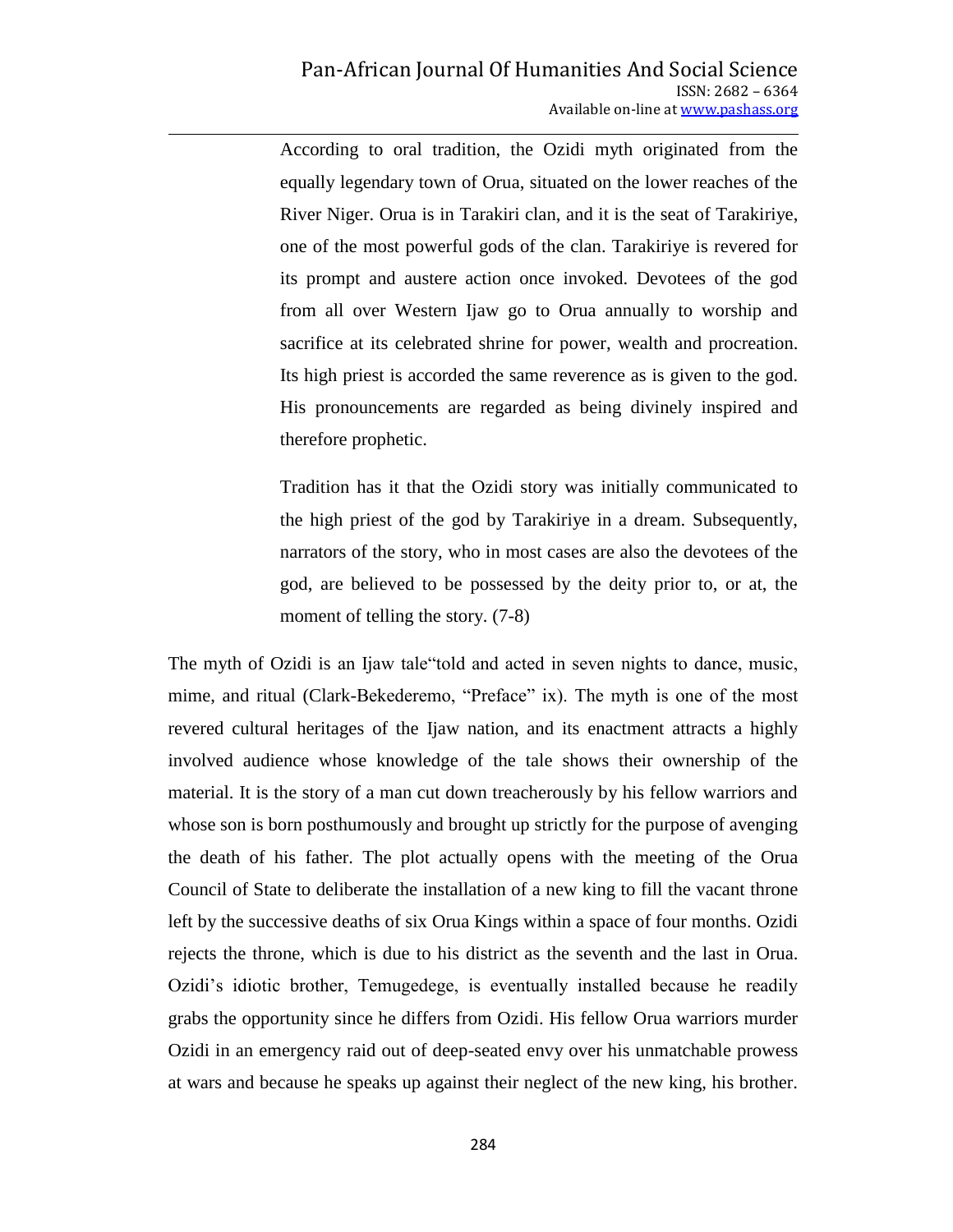Soon, the murderers led by Ofe the Short, present Ozidi's king-brother with the decapitated head of Ozidi, as the traditional human-head tribute to an Orua King.

Ozidi's wife, Orea, weeps uncontrollably and is eventually f1own away by her mother, Oreanme, a renowned witch, to her home town, Ododama, for safety both for herself and for the child which she is discovered to have conceived. Later, the child is born at Ododama and he begins to grow under the tutelage of his grandmother and takes the name of his dead father. Through the aid of his grandmother, a wizard, Bouakarakarabiri, fortifies young Ozidi with magical charms for valour and invincibility. He is also armed with a 'seven-pronged" sword with which he is expected to avenge his father's death.

The child returns to Orua where he discovers, confronts and kills his father's murderers, triumphing also over monsters and daemons. He eventually gets intoxicated with blood from too many killings leading him to the excesses of killing even innocent people, goaded on by his grandmother. The Smallpox King, Engarando, who is the last of the monsters to appear, attacks Ozidi. Ozidi triumphs finally by killing the Smallpox King through the magic aid of Oreame after his body has been washed with water of herbs and soap by the same Oreame who mistakes the smallpox rashes for yaws.

Expectedly, there are many raconteurs conversant with the myth as a communal property, but the version upon which our study is based is that of Okabou Ojobolo, which the ingenious scholar, Clark-Bekederemo has collected, translated and published as *The Ozidi Saga*. Thus, the Ojobolo version is the "true Ijaw thing" because, according to Clark-Bekederemo:

> as a story, Okabou's version has a beginning, a middle, and an end in a total structure where no segment is superfluous. Each incident therein connects with the rest in its proper place and time so that were it to be left out, a fault would develop in the overall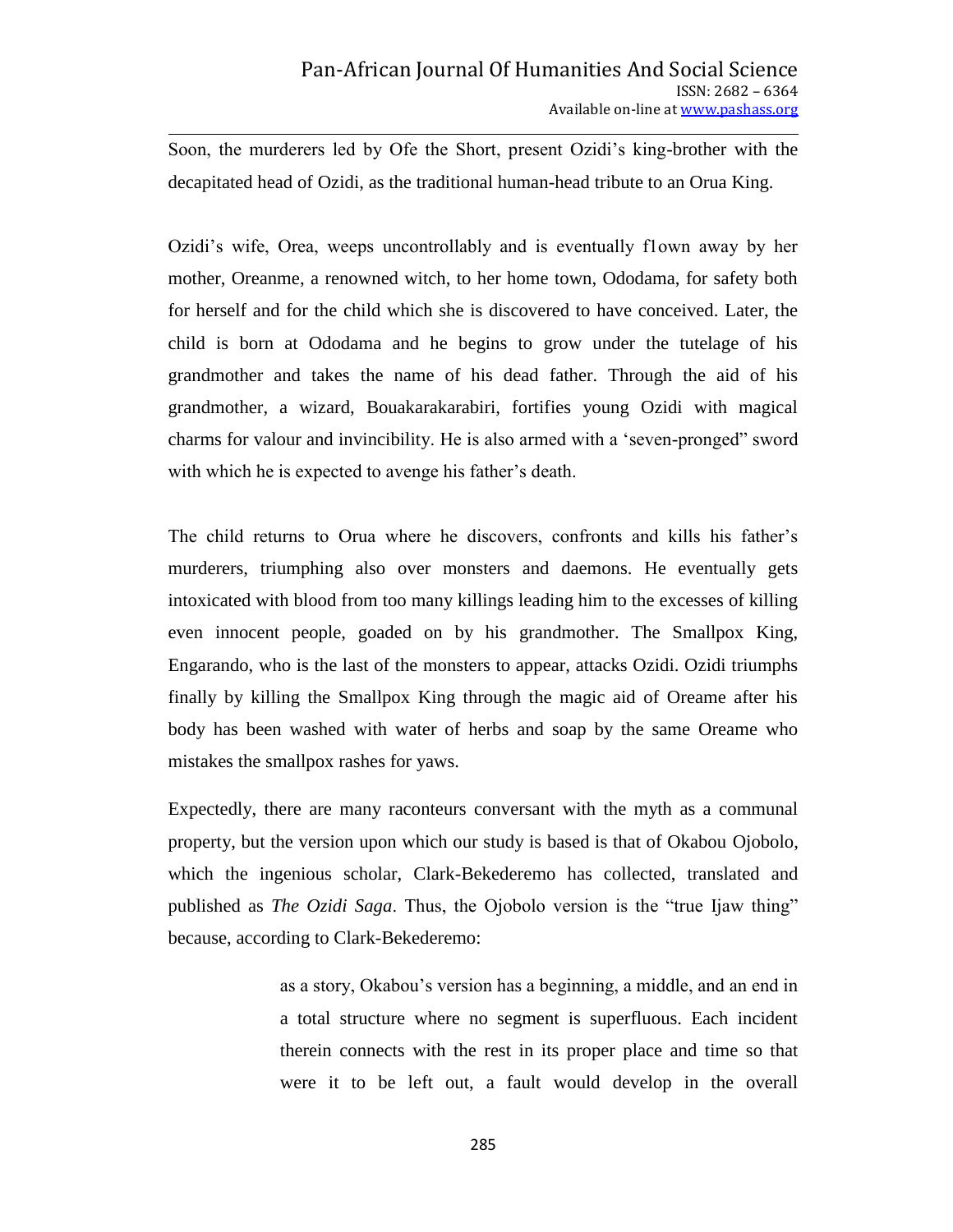arrangement that is plot, upsetting thereby the action presented. It is because Okabou, a dark horse in the race, preserves the Ozidi epic as a unified work of art that his account remains right in front of the others favoured to win the handicap. (xv)

In addition to the Ojobolo prototype, the *Ozidi* play shall also be drawn from, when necessary, to illustrate some of the monomyth events that are better captured there. This is possible because the play is based entirely on the myth.

### **Leeming's Events and the Plot of the** *Ozidi* **Myth**

To adequately appreciate the significance of the hero archetype in the myth under study, the reader must understand that Ozidi's senior and junior are one and the same person - the junior being the incarnate of the senior. As the narrator tells us after the death of Ozidi, Orea "received her dead husband into her womb" (Night One; 12).

Now, in line with Leeming's first event, which is "Miraculous Conception, Birth and Hiding of the Child," Ozidi junior is conceived miraculously and his birth is clad with amazing incidents. Ozidi's conception is miraculous for two reasons. One is that Orea is barren and even believed to have no womb:

> That woman is the kind that cannot bear. A wife who from her time of coming has Never been pregnant.

The woman has no womb to her. (145)

Two, is that it happens on the eve of her husband's death. The conception of a wombless woman is such a miracle, more so at the verge of her husband's death. No wonder, she is ignorant of her pregnancy thus requiring a supernatural being to convey the news. Her mother and witch, Oreame, it is who tells Orea "Don't you see you are with child?" (Night One; 12). By this, Oreame symbolises the divine vendor of good tidings like the biblical Angel Gabriel who brings to Virgin Mary the news of her imminent miraculous conception of Jesus. Thus, like Mary, Orea is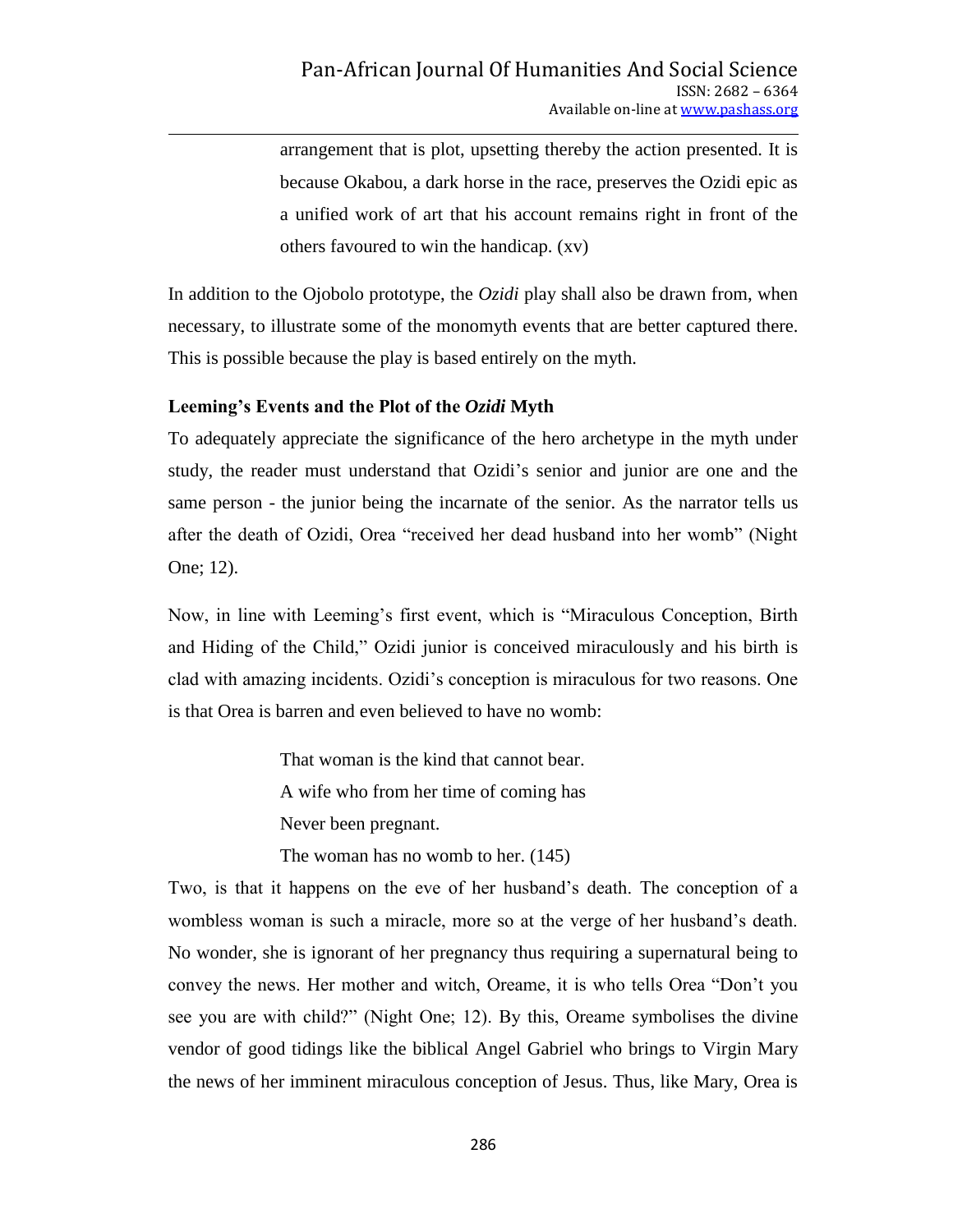favoured by God because the baby in her womb is on a similar mission, that of redeeming the sinful Orua – an assignment he began just before his demise as Ozidi senior. As I have noted elsewhere:

> Ozidi becomes something of a Christ-like figure to Orua because of Tamara's choice of him for the divine assignment of saving the entire community. This divine choice of Ozidi accounts, therefore, for his survival of the massive death in his district alongside Temugedege who is also a catalyst to the God-ordained mandate. .. by Tamara's design, Temugedege with the equally-spared warriors of Orua like Ofe and company, serve as the vehicle used to speed-up the necessary transformation (from a sinful — all in Orua have sinned: "we have enslaved too many" — to a sinless being) that Ozidi must undergo to be qualified to execute the divine mandate. The transformation, however, is not before the hero has planted a seed in the world of the unborn from where he will return to execute the mandate. Here lies the significance of Ozidi junior's conception just after his father's death and his reincarnation almost in that kind of cyclical worldview which we see in Soyinka' s *Death and the King's Horseman*. (48)

Therefore,Orea represents the universal child hero's mother, who is usually a virgin, pure and innocent. Orea, like Virgin Mary, is pure, innocent and without blemish; and Ozidi, like Jesus and Buddha, are born free of "any impurity from [their] mother's womb[s]" (Leeming, 48).

Ozidi's birth is equally miraculous: not only does the birth take place in the seventh month instead of the usual ninth month, the child also issues forth amidst wondrous signs:

> And so his wife was heavy with child until by the ninth month, when she fell into labour, and a great storm appeared. Once the storm rose, it blew till nightfall, then it blew till dawn; blew till dusk, and on till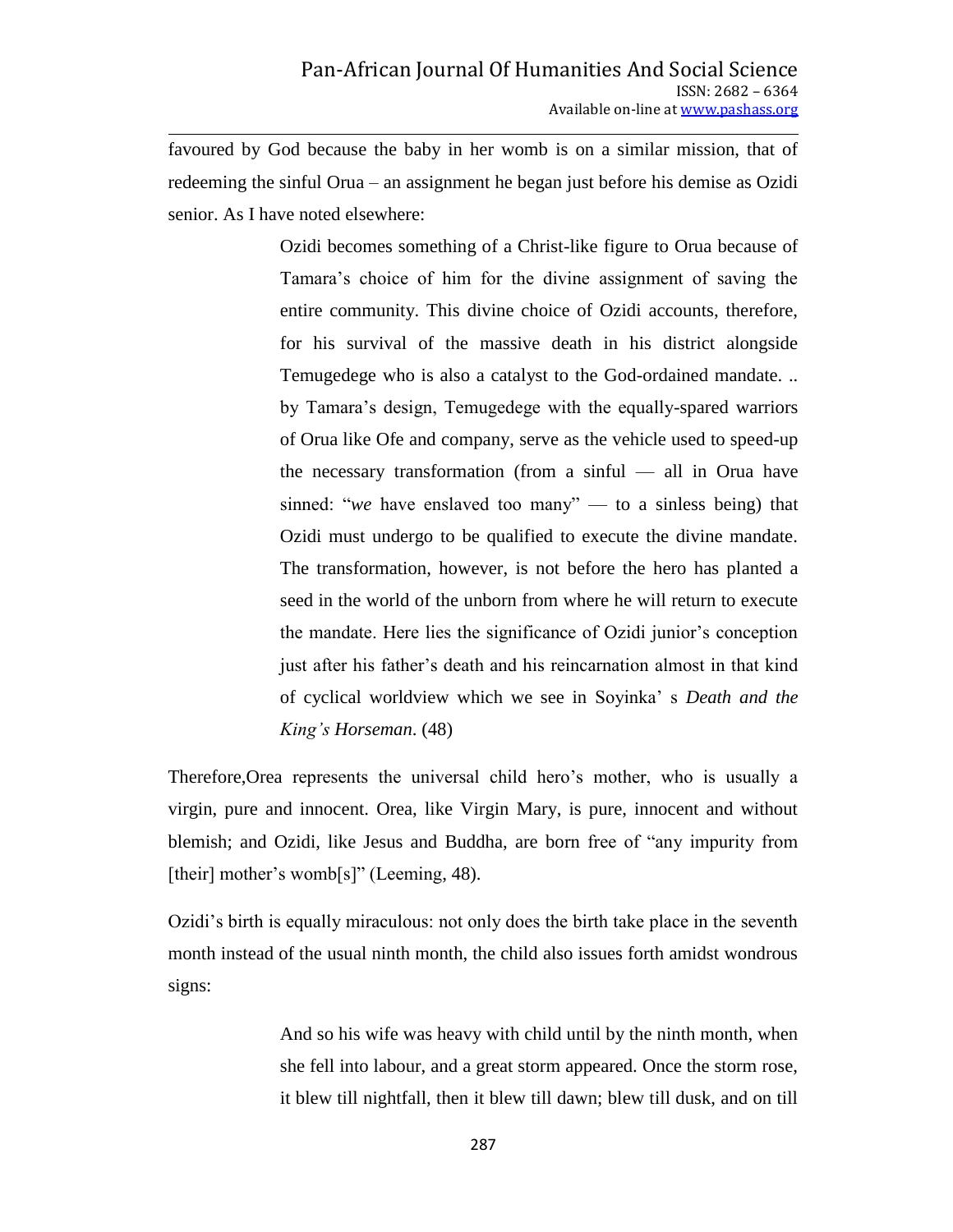dawn and so to fall of night and then to break of day. So it raged, and as it became a seven-day storm, the woman delivered. And when she delivered, it was a baby boy, big and upright. Once you saw the father, you saw the son. (Night One; 13)

In his own recreation of the myth, Clark-Bekederemo an Ijaw man and a potential (if not an accomplished) raconteur of the myth, heightens the spectacle surrounding the child-hero's birth. In his own words:

> … That day it rained barrels Of water through a sieve of sunshine. You Could say of the storm that a giant wind Had taken the sea as an orange by the mouth And sucking it, had spat in face of the sun Who winced lightning, and then hurled it all back At earth as rain and bolts of thunder. Observing The phenomenon, men said a leopard Has generated in the forest. (2.1)

Elsewhere, I have noted that the leopard image hinted at in the above excerpt fits very much to the personality of the hero whose entire life is that of uncommon bravery and valour. Similar to Ozidi's miraculous birth is that of Olumba (another hero archetype), which is said to be shrouded in "mystery" (Effiong 20); and that of Buddha who issued forth from his mother's womb like a preacher (Leeming, 19).

Ozidi's birth and upbringing at Ododama account for the aspect of Event One considered asthe Hiding of the Child. The myth has it that after burying the decapitated head of Ozidi senior, Oreame "struck her daughter with her magic fan, and that instant both became air-borne for their home-town"(Night One; 12), which is Ododama. Ododama becomes the city of refuge for the child-hero who is to be hidden from the evil eyes of the Herod and Pharaoh figures:Ofe, Azezabife,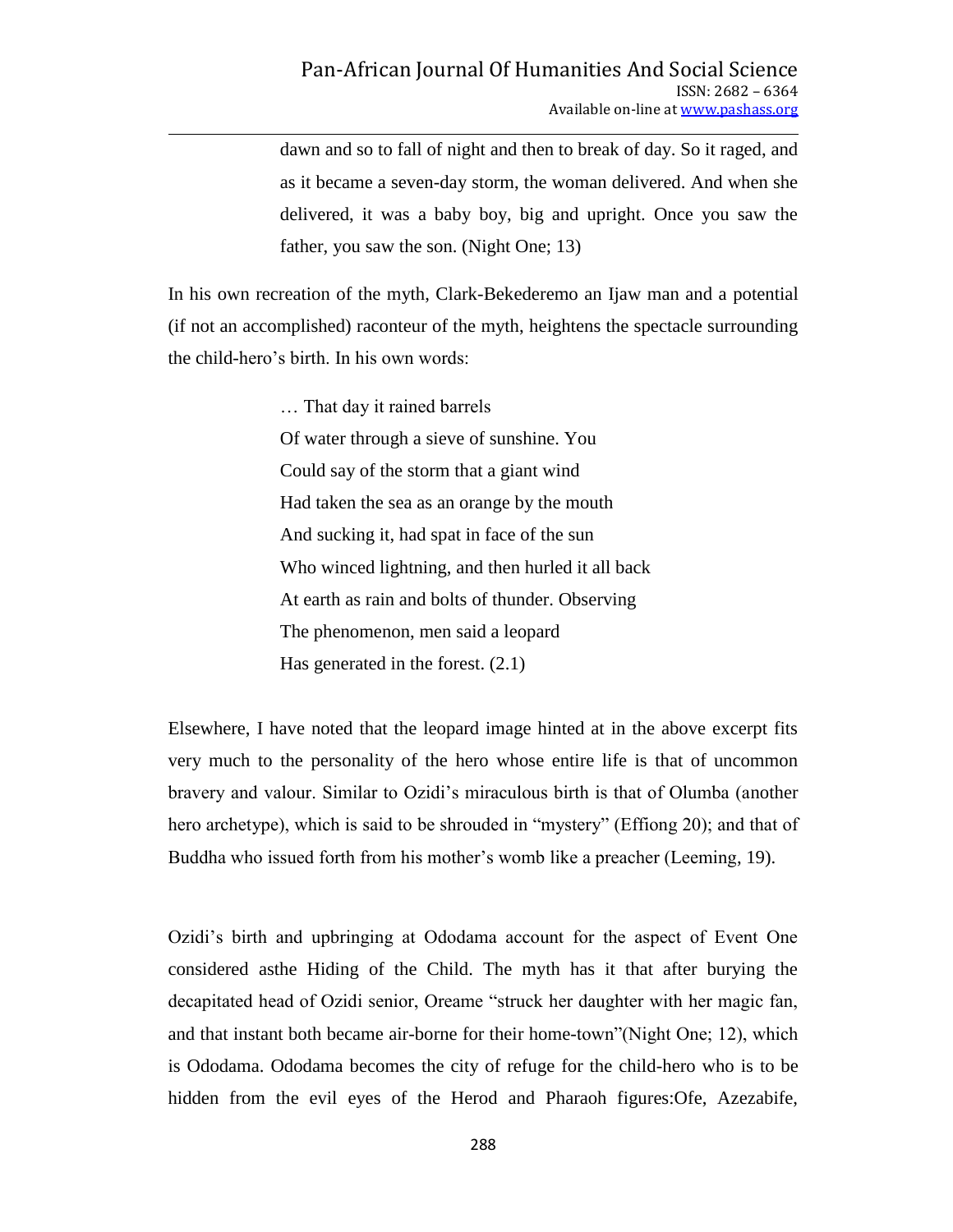Oguaran, and Agbogidi who killed his father. In a similar fashion, baby Jesus was taken to Egypt for safety from Herod's onslaught, while Moses was hidden at the river bank to save him from Pharoah.

The Second Event is the stage of basic initiation of the child-hero into his role as a saviour or quester. Rightly entitled Childhood, Initiation, and Divine Signs, this is the stage in which the child is expected to confront and control forces (daemons, monsters, giants, like adult human beings and fantasies remaining from the personal and racial childhood) infinitely larger than himself and which he cannot simply comprehend. To get through this, Leeming writes, the child often requires outside assistance – a sense of security based on a more powerful being. Childhood and initiation are specifically accounted for in the Ozidi myth by the incidents in the child's bush path adventure with his grandmother, Oreame, who represents the more powerful being assisting the child to surmount his early fears in his growth process. In the bush path, Oreame, at different intervals, turns into a hillock, a leopard and a hill (Night One; 14-21) to test the child's bravery. These objects represent the forces infinitely larger than the child-hero which he cannot fully comprehend and which he must surmount to attain manhood. His fearless pummeling of the hill and frightening of the leopard in his subsequent adventures (Night One; 20-22) – having been scared to death by the two objects/forces in his earlier encounters – fulfill the child-hero's eventual deliverance from the fear-filled world of the nursery to that of adult responsibility. His initiation is thus complete.

For Divine Signs, Leeming says that the child-hero could perform a miracle which indicates that God is with him (82). He must perform fits which had flawed both fellow children and perhaps adults. To begin with, Ozidi, as a child, beat other children at games. The narrator recounts that "As children of the town were out playing at archery, he said he would go too and shoot, but when he appeared because whenever they played at tops, it was he that always trounced the lot, they refused to play with him" (Night One; 17). And later, when all the children have failed to hit the target in the archery game, Ozidi: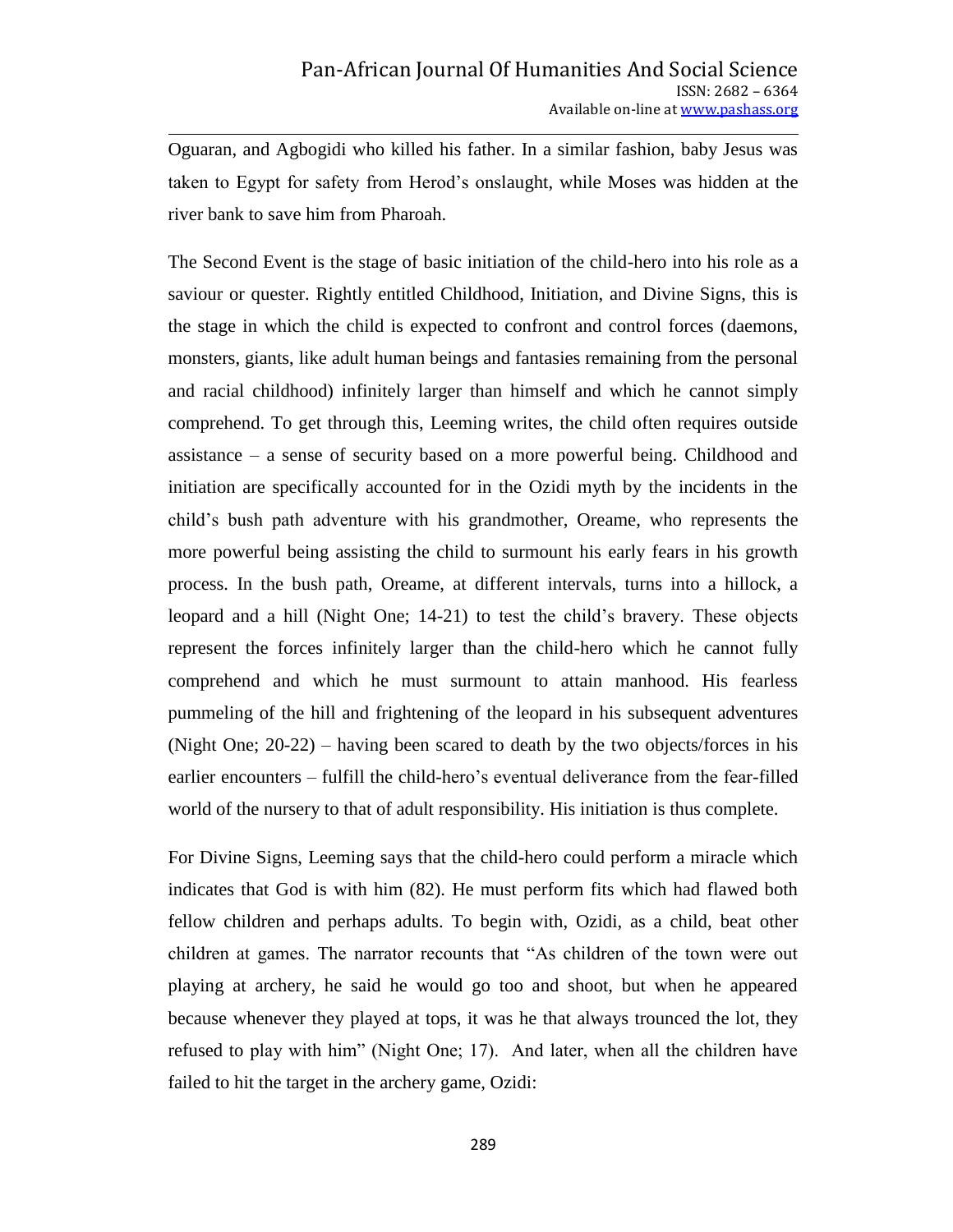shot as they had and off it sprang! The arrow sped whizzing away, it went on and on, zoomed on into the sky, and while all there searched and strained for it, the arrow swung back and hit the plantain leaf, standing there rattling… All turned their thoughts gazing on the ground. (Night One; 19)

Considering the above, the children believe "invisible hands/Guide [Ozidi's] missiles to the target" and "help/Trip opponents when the wrestling gets/Too awkward for the champion"  $(2.1)$ . The last of the divine signs indicating the childhero's final burst into adulthood is his cutting down of a huge iroko tree, dragging its log home and breaking it into pieces for fire (Night One; 23-24). In comparison to Ozidi, Krishna kills a daemoness and calms a storm while still a cradled infant; Heracles or Hercules while a child defeats the devil serpent and takes milk from the breast of Hera; Olumba revives a dead woman at the age of five; and David as a boy slays the giant, Goliath.

Having translated from the fear-filled world of infancy into adolescent bravery, the hero needs to be prepared for the challenges ahead because "This boy, if left as he is, will come to no good." And as the narrator fears, "What if he takes off for the city of Orua – the strong in that city are teaming, so they are in that state of Orua" (Night One; 24). Therefore, the third event is Preparation, Meditation, and Withdrawal, which, according to Leeming, is a continuation of the initiation process which began at the second event. Having conquered personal and childhood fears, the hero withdraws for meditation and preparation to be able to face the challenges ahead because life is all about struggle with unknown forces. This withdrawal for preparation or meditation is usually to a lonely place. Jesus withdrew to the wilderness, Mohammed to the cave, and Moses is called to a place of seclusion. In like manner, Ozidi is taken into the bush by Oreame. In this lonely place of withdrawal, the hero undergoes both physical and spiritual preparations referred to in mythological parlance as *rite de passage.*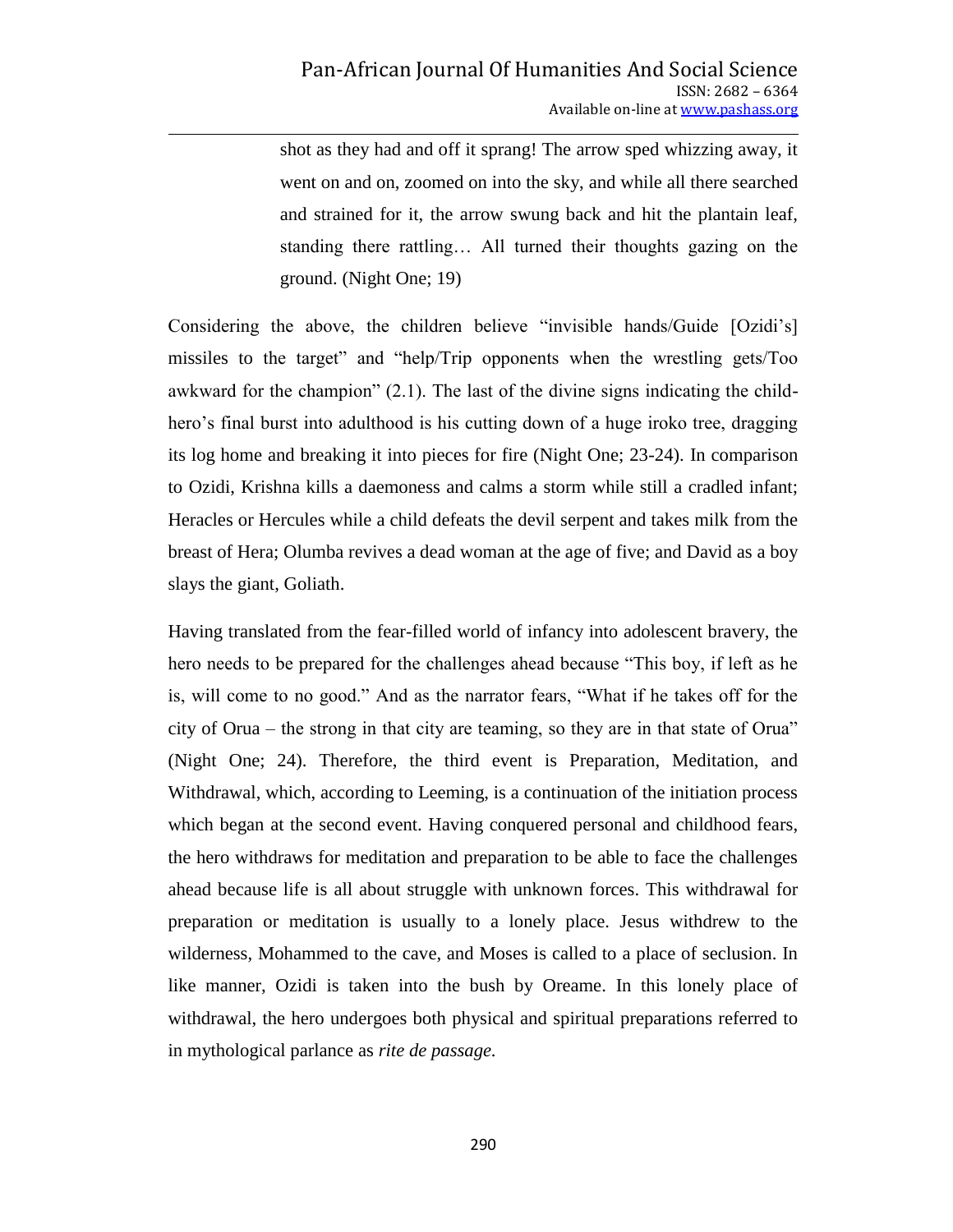### Pan-African Journal Of Humanities And Social Science ISSN: 2682 – 6364 Available on-line at www.pashass.org

Rite of passage usually involves three major stages, namely, separation, transformation and return. Separation in the Ozidi myth is accounted for by young Ozidi's sojourn into the bush. Preparation begins with his investment with the charm of "mortar and seven cauldrons" for invincibility, power, bravery, courage and thirst for war. After that, he is fashioned a seven-pronged sword with which he is expected to conquer forces in his underworld journey. Of course, the young lad returns unscathed from his passage rites in the bush. According to Leeming, the hero's withdrawal amounts to the "losing of self to find the self, and it involves both physical and mental suffering" because "the god within is not easily born" (119). Here lies the significance of the colic suffered by Ozidi from the mortar and seven cauldrons charm that he swallows, and indeed the torture of his first encounter with Bouakarakarabiri, the wizard and Old Man of the Forest. Clark-Bekederemo recreates the event thus:

> He tries to tilt the old magician and wizard back on to his feet but succeeds in waking him up. Next at one somersault, old man has caught him by the neck between the vice of his feet, throttling and making him shout in pain and panic…At each pause for breath the old wizard tightens his grip on the boy now speechless and beginning to dribble in the mouth and show his tongue. (25)

The Fourth Event is Trial and Quest. Leeming writes that in one sense, the quest myth is the only myth – that is to say that all the events are a part of the quest myth. In other words, the hero's whole life from birth to apotheosis is a quest. Actually, the whole of the Ozidi myth constitutes the hero's quest for the return of sanctity to Orua because sin has become endemic in the land. Generally, quest myths involve immense tasks (trials) which, when completed, serve as proof of supreme manhood. Indeed the hero's journey in the myth of Ozidi involves great tasks which begin with his refusal of the thrown, followed by his insistence on tributes to the new king, his brother Temugedege, which eventually leads to the raid that brings about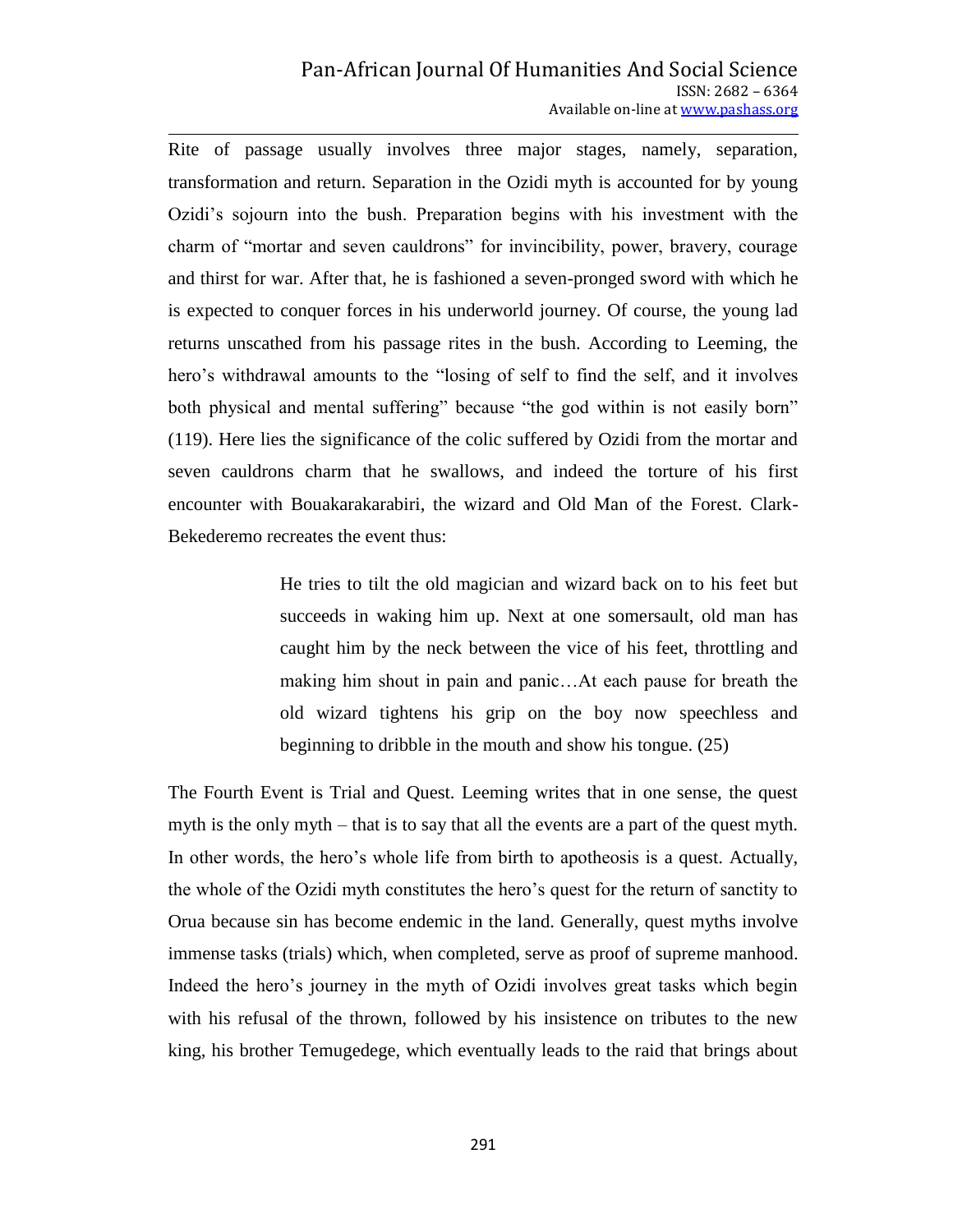his horrible death, and later his suffering in the underworld and then his triumph at the end of the plot, thus, proving his manhood.

The "labors [sic] or quest" writes Leeming, "continues essentially in part 5, where the hero must confront physical death" (8). Actually, Ozidi confronts physical and violent death, but ironically by his own people. The narrator is elaborately dramatic about the tragic incident:

> Next, almost at once, they fell upon him from behind, blow after blow. When he raised his sword like this, the ground became one rolling mass. Yes, soon, they hit him again blow upon blow. He tried to lift his hand but cramp seized it. So it went on, because these were his people, because he had no thought of killing them, he let his sword drop, and his hand went limp. And so they pummeled him, pummeled him until he tumbled down. (Night One; 8)

Even more ironical is the fact that his death is for his people, the same as killed him -the people because of whose sins, he is has become a ransom. Therefore, Ozidiis the *scapegoat* in line with the title of Event Five, which is Death and Scapegoat. The hero, according to Leeming, becomes a scapegoat for the guilt and fears of a society, thus, the hero faces death and dies for us. Ozidi dies for Orua and that marks the end of death in the kingdom. Dan Izevbaye is to the point when he asserts that "The wrong of the community gradually becomes the burden of an individual who is also used as a scourge against the community and who eventually undergoes scourge" (qtd. in Obafemi 162).

The presence of a woman is also associated with death and scapegoat myths. In the myth of Osiris is Isis; Aphrodite is present in the Proserpina myth; while Hipta or Rhear's presence pervades the myth of Dionysia. Similarly, Orea is present in the myth of Ozidi. Leeming writes that "the lament by a woman who is a fertility-earthmother goddess and the woman's active search for the dead heir imply the possibility of his being found and resurrected, as he almost always is" (217). The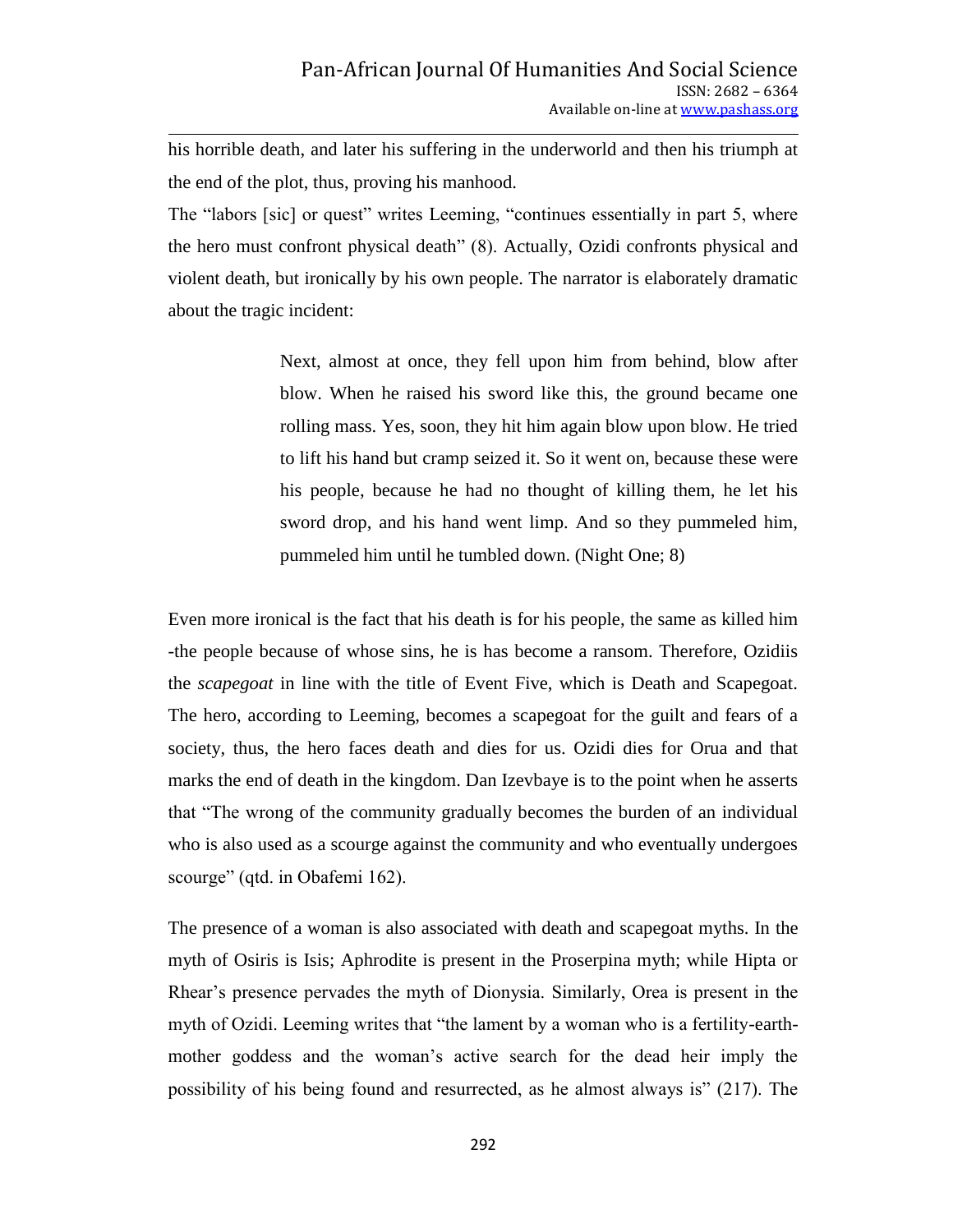lament of Orea at the death of Ozidi is, thus, very much in place. It is argued in Mythology that the death of the hero and his association with the female force hold promise of a new life, because reproduction and death depend on each other and because the hero-god dies as he gives sex to the mother in whose sacred precinct he is buried. The female force in the Ozidi myth is Orea, and her last filial association with Ozidi senior results in that new life, which is Ozidi junior.

The Sixth Event is Descent to the Underworld. This event accounts for the hero's journey in the underworld for the purpose of conquering death as a prerequisite for his rebirth. This underworld journey is symbolized by Ozidi junior's journey from Ododama to Orua, the city of death. Orua symbolizes the underworld of death because it has witnessed so many deaths both before and during the development of the plot of the myth. For example, it had witnessed the death of six Orua Kings and the wiping out, by the smallpox epidemic, of the citizens of the seventh district, as well as the brutal murder of Ozidi senior. Moreover, its citizens are murderers. Expectedly, the hero's journey in the underworld is to confront the forces of death here symbolized by such daemon and monster figures as Ofe the Short or the Club Feet, Azezabife the Skeleton Man (skeleton being itself a symbol of death), Agbogidi the Nude, Oguaran the Giant of Twenty Toes and Twenty Fingers, Sigirisi the Skeleton Man, Tebesonoma of the Seven Heads, and the Smallpox King with his entourageof Migraine, Fever, Cold, Cough, Spots and Maggots.

Leeming adds that, "In the universal myth of the descent into the underworld the hero finds himself an explorer in the province of death itself … The descent into the underworld is a rite of passage carrying the hero and man past the monster guardians of the higher truth which the underworld contains" (265). Ozidi explores the whole province of Orua, identifying and killing all the forces of death one after another and at different occasions and locations, fulfilling also Campbell's assertion that the hero must face the challenge of crossing threshold after threshold and conquering dragon after dragon.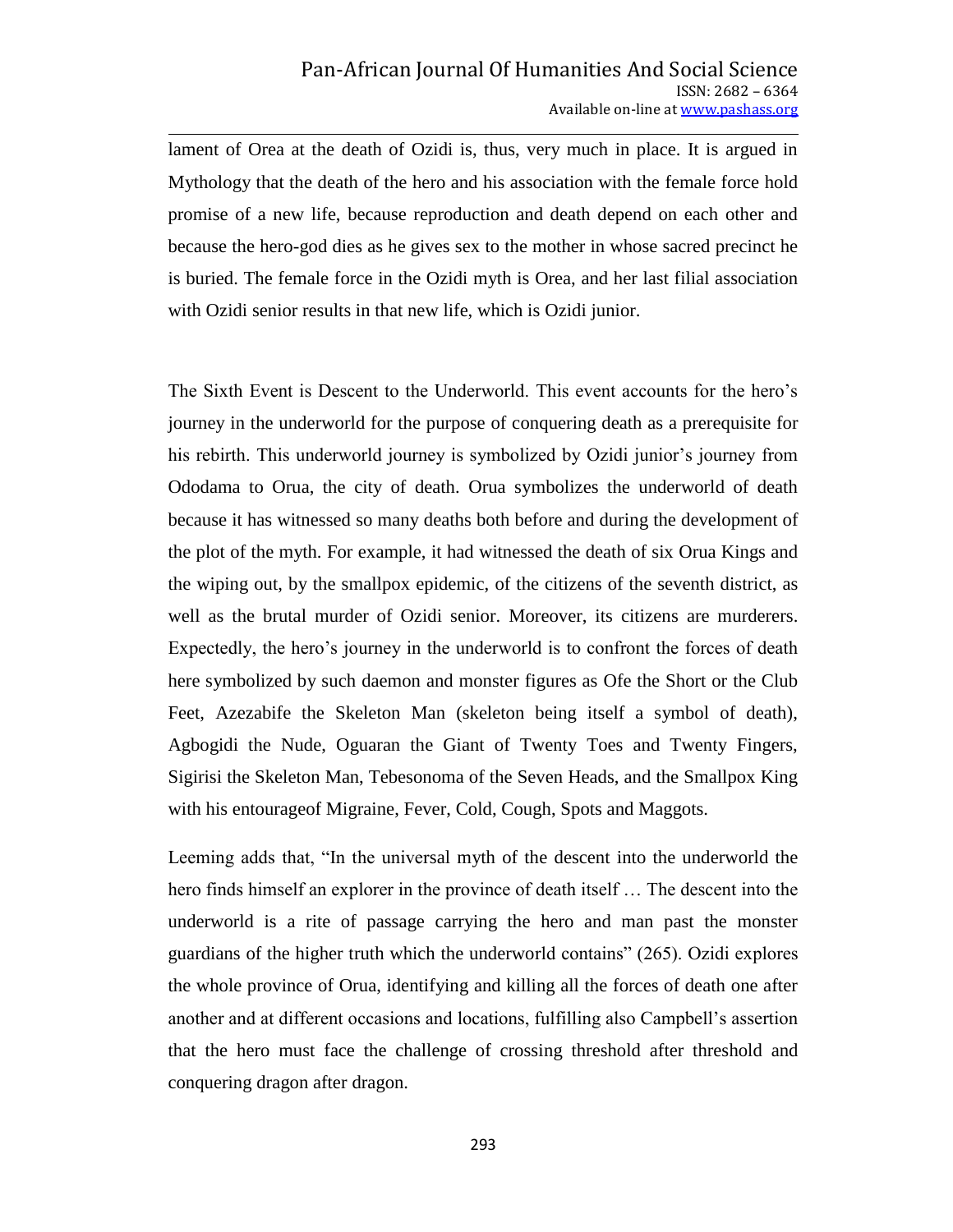"The myth" adds Leeming, "involves the hero's suffering or witnessing the actual torment of the underworld before defeating death" (265). Accordingly, none of the daemons and monsters is an easy ride for Ozidi. Spanning almost six nights – from Night Two to part of Night Seven – Ozidi's fights in the underworld prove to be no mean tasks. Some of the daemons exerted so much strength and magical powers that at different occasions in their fights with the hero, Ozidi suffered seriously and even came close to being killed. In one of his fights, for instance, Ofe "manages to kick Ozidi in the belly, sending him reeling back in sharp pain  $(3.8)$ ; and "in the forest outside Orua, Ozidi … is tossed up and being dragged on the ground by Tebesonoma" (4.2). Clark-Bekederemo believes that Ozidi triumphed over these deadly daemons not because of his personal powers, but because the gods, God and indeed, the witch, Oreame, are with him ("Introduction" xx).

We are further told that the hero in the underworld witnesses a stage of momentary withdrawal from action and refusal of the call to action (Leeming, 7). Accordingly, in Night Five, Ozidi refuses to kill the sister of Tebesonoma and her new-born baby even when Oreame persuades him to. The narrator tells us that "As she spoke, Ozidi stared steadily at her, and his body went limp. All thoughts of killing the woman were no longer in his mind. He paused in deep thought" (Night Five; 252). That moment of momentary withdrawal is graphically captured in the *Ozidi* play, where in Act Four; Scene Three, Ozidi withdraws even from eating, his mind and belly preoccupied with all the previous killings he had accomplished:

… Oh, how

Can a man go on and on from one day to another With leading a life like this, a life of stone Upon which one drop of rain is a great event... I cannot farm or fish; nor as others Exchange fruits from both for profit. I was born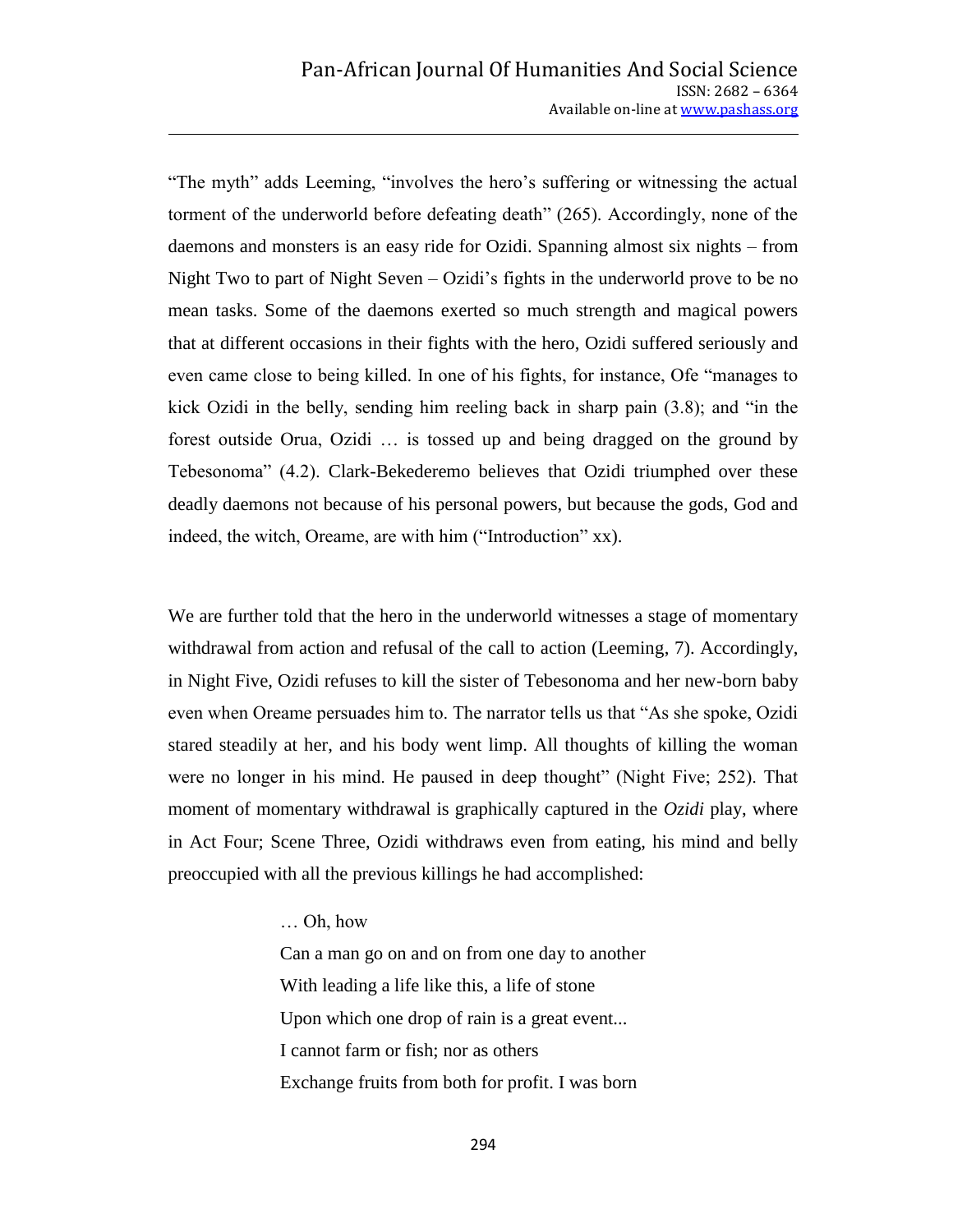With a sword in hand, fist clenched firm for fights. This course I have followed without deviation Doing my duty by my dead father. But now Like a river at a whirlpool I am come to A spinning stop. Worse, like a lion plucked clean of His whisker, I growl now only in my sleep.

Event Seven, which is entitled Resurrection and Rebirth, accounts, as its title implies, for the hero's eventual return to the real world by being reborn. Leeming writes that, "Here the hero continuing his role as a scapegoat, rises from the dead." The miraculous birth is thus repeated and in some myths, "the rebirth is in the nature of a reincarnation" (292). Even though the death of Ozidi senior and the birth of Ozidi junior may be said to have fulfilled this, this event is rather more symbolic in the myth. The hero's resurrection is symbolized by his restoration from the deadly grip of the Smallpox scourge. The account says that Oreame scrubs his body of yaws with water of herbs, and in one swift, the rashes and the entire symptoms of the grave sickness, which made his body rotten and caused him to "collapse[d] straight into a comma" (Night Seven; 378) disappeared. And Ozidi was reborn. With his rebirth, the hero completes the divine cycle of birth, death and rebirth. The journey completed, Ozidi the hero places Orua back in the secure fold of the gods, nature and God Almighty – the kind of man-god relationship that had eluded Orua before the cleansing of the city.

The last and Eight Event which is Ascension, Apotheosis and Atonement, is described in a purely psychological sense as the individual's final step in the voyage of self-actualisation. At this final stage, writes Leeming, "the 'wonderful song of the soul's high adventure' is completed" and the hero "ascends to heaven, achieves atonement, or is made a god himself if he was not one already" (9). At the end of the Ozidimyth, the hero actually attains an exalted status and becomes a god among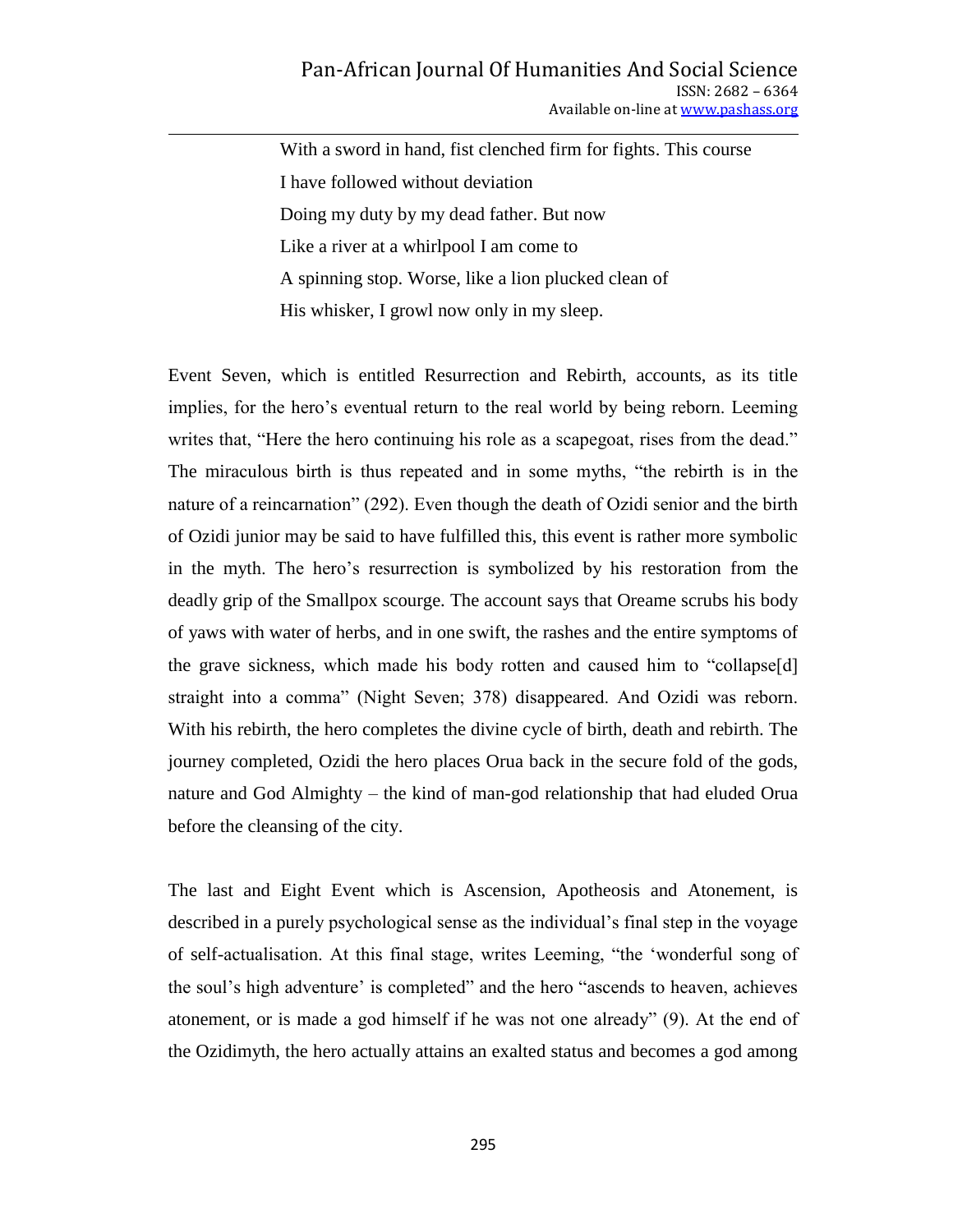the Ijaw. In one long excerpt, Egberike sums up the Ijaw people's perception of Ozidi, a perception which accounts for his ascension, apotheosis, and atonement:

> Ozidi is a proverbial name, a heroic title, a wrestler's ritual totem and an apotheosized tribal hero among the various communities of Izonland. Those going on a warlike expedition invoke his name for immunity against the fatal strokes of an enemy; those for wrestling contest call on his spirit to infuse in them his superhuman might, and medicinemen invoke his name for magical efficacy in concocting heroic amulets and charms for untested heroes. In fact, the name ‗Ozidi' has come to pass for a house-hold word with definite archetypal associations which instinctively spring to mind whenever the name is invoked as a title or a slogan. As far as the Izon people are concerned, ‗Ozidi' is a culture hero, and the story, a cultural myth of heroic conquest and territorial expansion. (7)

The hero's words at the end of his journey are also suggestive of his apotheosized status. He says: "There's no unnatural death that can kill me now" and "All the battles in this world I have fought them. I shall never seek another fight" (Night Seven, 387-388).

## **Conclusion**

The foregoing study has put the plot of the myth of Ozidi through a monomyth mould and mill,and comes out with the conclusion that the said myth is an example in the category of myths described by such mythologists as Joseph Campbell, Phil Cousineau and David Adams Leeming as monomyth. However, it has shown that while the Ozidi myth may not adhere strictly to the seventeen pioneer events of the monmyth stipulated by Campbell, it follows closely the eight events of Leeming's simplified framework, which depicts a more straightforward plot with well-defined events. Therefore, like all monomyths, the plot structure of the Ozidi myth is that of a heroic journey. By this is meant that the chief character's life depicts a kind of voyage from birth to the actualization of self; from the known to the unknown and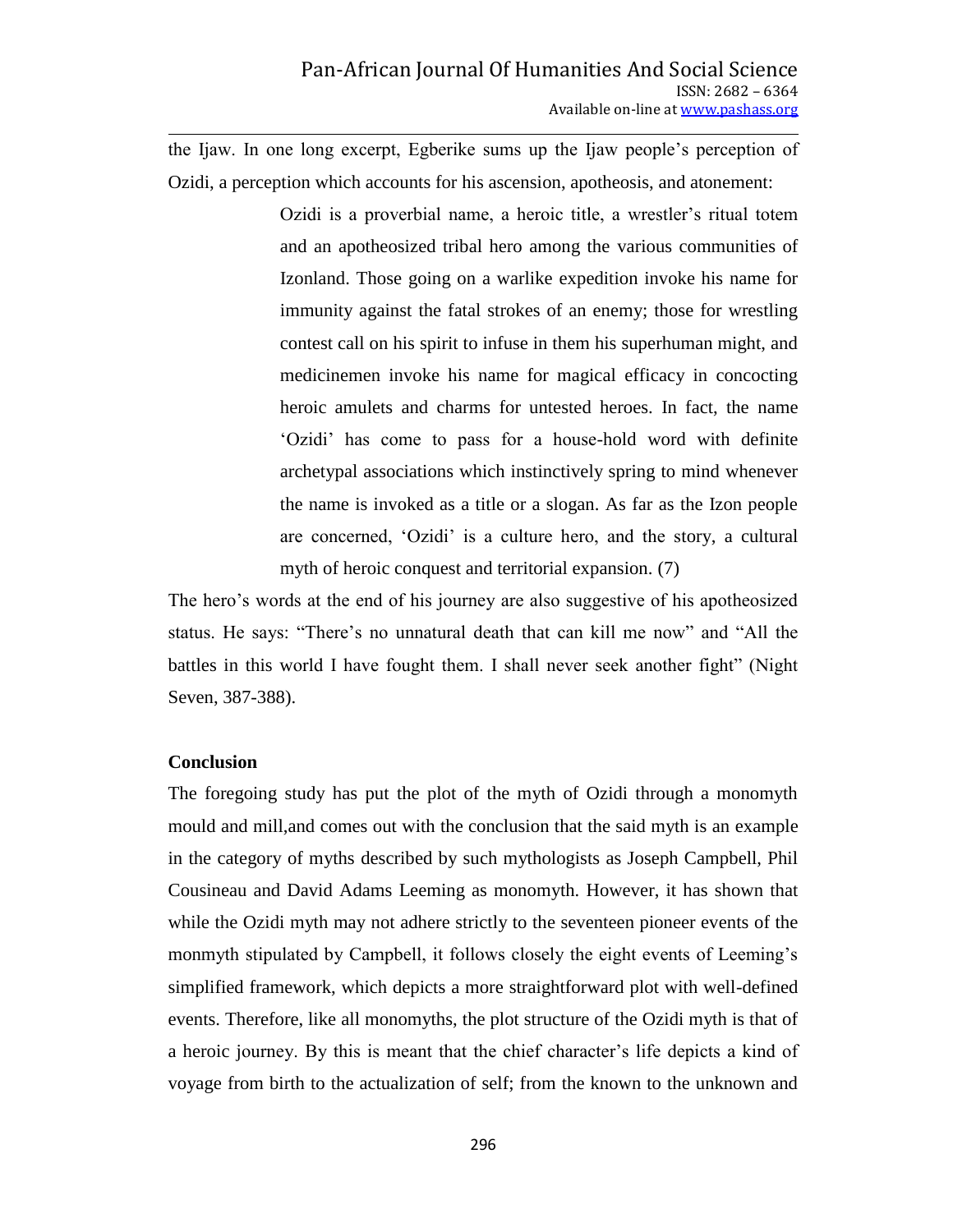back. Like other examples in the same category, the Ozidi myth dramatizes a hero on a divine mission for the interest of his own people. This is why we have likened Ozidi to Jesus, Moses, Buddha and other mythic heroes. Ozidi's constituency is the Orua community among the Ijaw of the Niger Delta.

Thus classified, the myth of Ozidi ceases to be a local property of the Ijaw ethnic nationality, but a universal property, whose roots, however, reside in the collective unconscious of the Ijaw culture. Thus, it is a world myth in the same category as the stories of Buddha, Moses, Osiris, Dionysus, Proserpina, and many others.